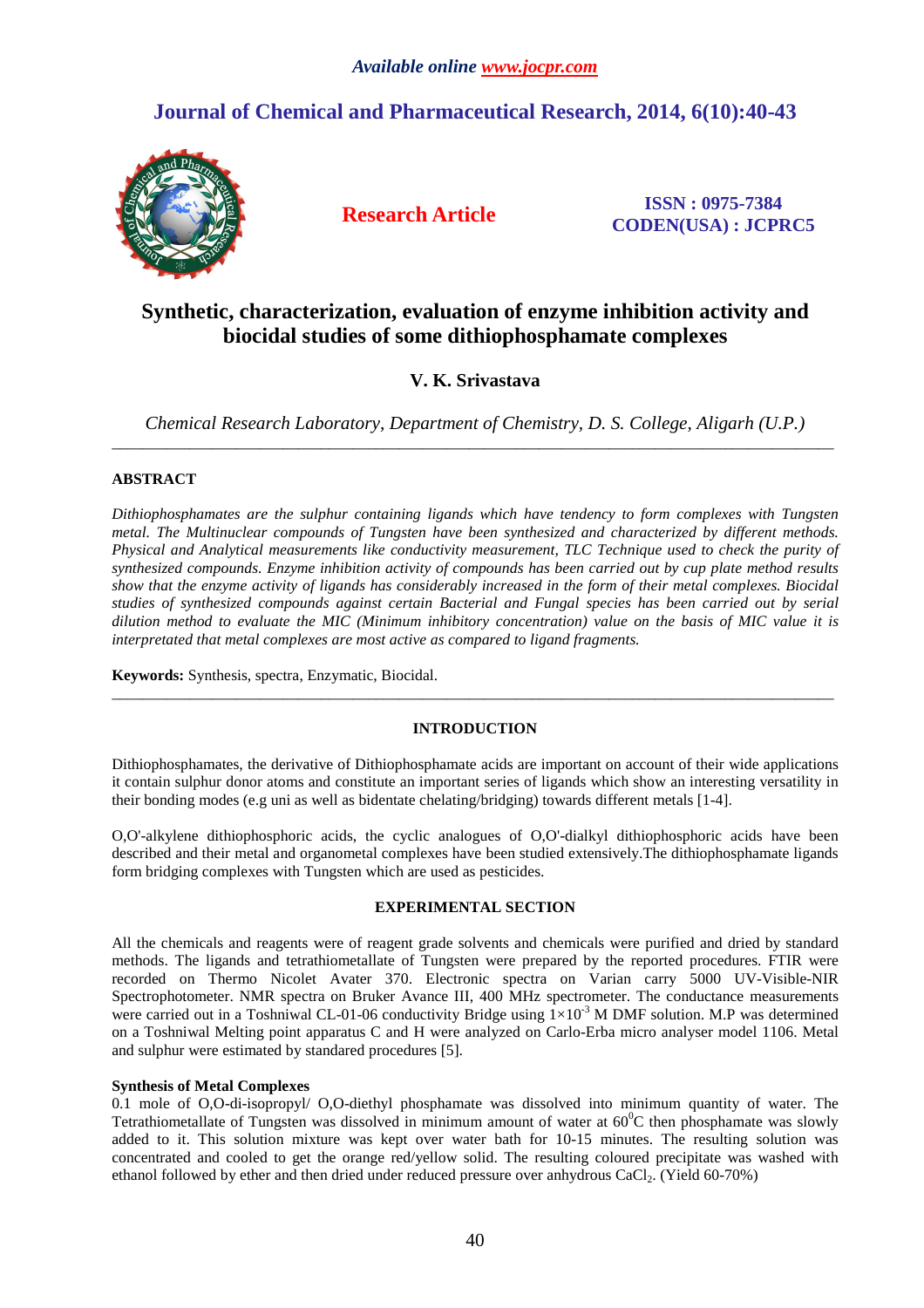### **Enzymatic Activity**

Enzymatic activity is carried out by cup plate method. All the plates were incubated at  $30^{\circ}$ C for 48 hrs in BOD incubator. The activity zone of the produced enzyme after incubation was developed by flooding the plates with an appropriate developing agent. The total diameter of zone of inhibition in mm was measured and the activity was calculated [6-11].

*\_\_\_\_\_\_\_\_\_\_\_\_\_\_\_\_\_\_\_\_\_\_\_\_\_\_\_\_\_\_\_\_\_\_\_\_\_\_\_\_\_\_\_\_\_\_\_\_\_\_\_\_\_\_\_\_\_\_\_\_\_\_\_\_\_\_\_\_\_\_\_\_\_\_\_\_\_\_*

### **Biocidal Studies**

All the compounds were tested for their Biocidal studies by using serial dilution method against Bacterial species Viz. Escherichia coli (g-ve) and staphylococcus aureus (g+ve) (incubation period for Bacteria 24 hrs at  $37^{\circ}$ C) Fungal species Viz Aspergillus niger and candida albicans (incubation period for Fungi 96 hrs at  $28^{\circ}$ C) using BOD incubator. All operation must be conducted in aseptic experimental condition in order to avoid the atmospheric external contamination [12-16].

From Figure-1 it is clear that if Logarithm of the cell counts is plotted against times, "S" shaped curve "ABCD" is obtained AB is called period of Lag phase, BC the logarithmic phase and CD the stationary phase if an inhibitor is supplemented in the medium the period of Lag phase shifts to  $AB^1$ . That of logarithmic phase to  $B^1C^1$  and that of stationary to  $C^1D^1$ .

#### **RESULTS AND DISCUSSION**

All the complexes are colored solids, air stable and insoluble in water and common organic solvents but found soluble in DMF, DMSO and Acetonitrile etc. Their Molar conductance values  $(0.82-5.2\Omega \text{cm}^2 \text{mol}^{-1})$  indicate their Non Electrolytic nature. The analytical data reveal 1:1 metal ligand stoichiometry (Table 1) compounds were routinely checked for their purity on silica gel-G TLC plates and spots were visualized by iodine vapours.

| S. No. | Compound                     | Colour     | M.P. $(^{0}C)$ | Analysis % Found/(Calcd.) |        |         |         |
|--------|------------------------------|------------|----------------|---------------------------|--------|---------|---------|
|        |                              |            |                | C                         | н      |         | м       |
| 1.     | $C_4H_{10}O_2PS_2Na$         |            | 92             | 23.00                     | 4.50   | 30.20   |         |
|        |                              | grey       |                | (23.18)                   | (4.83) | (30.91) |         |
| 2.     | $C_6H_{14}O_2PS_2Na$         | grey       | 102            | 29.50                     | 4.82   | 27.00   |         |
|        |                              |            |                | (30.63)                   | (5.95) | (27.23) |         |
| 3.     | $W_2[C_8H_{20}O_4P_2S_8]$    | orange red | 287            | 10.90                     | 2.00   | 29.50   | 42.00   |
|        |                              |            |                | (11.11)                   | (2.31) | (29.62) | (42.59) |
| 4.     | $W_2[C_{12}H_{28}O_4P_2S_8]$ | yellow     | 296            | 14.90                     | 2.96   | 27.00   | $39-20$ |
|        |                              |            |                | (15.65)                   | (3.01) | (27.82) | (40.00) |

**Table 1: Analytical and physical data of compounds** 

#### **Spectral Studies**

The IR spectra of all the ligand fragments reveal sharp and prominent bands at 590-490 cm<sup>1</sup>, 770-755 cm<sup>-1</sup> and 1140-1100 cm<sup>-1</sup>. These have been assigned to  $v_{p-s}$  and  $v_{p-0-c}$  stretching vibrations respectively. In the spectra of all the complexes a strong bands around 513-500 cm<sup>-1</sup> indicate the presence of metal sulphur terminal bond  $v_{w-s_t}$ . The additional important bands in the region 435-432 cm<sup>-1</sup> suggest the presence of bridging sulphur atom  $v_{w-s}$ The

medium intensity stretching vibrations at  $347-330$  cm<sup>-1</sup> confirms that coordination to metal has taken place through sulphur atom of the dithiophosphamate ligand and tungsten is reduced to (V) state from (VI) state by dithiophophamate group. The band due to  $v_{p-s}$  vibrations show a chemical shift of 15-20 cm<sup>-1</sup> as compared to

their position in the spectra of the corresponding ligands which is suggestive of  $S \rightarrow W$  coordination in the metal complexes[17]. The Electronic spectra of tungsten complexes show two d-d- bands in the range 14700-13333 cm-1 and 12600-12400 cm<sup>-1</sup> respectively which correspond to the transition  ${}^{3}E \rightarrow {}^{1}A_{1}$  and  ${}^{1}E \rightarrow {}^{1}A_{1}$  which indicate the presence of dithiophophamate bound to tungsten(V). The moderately strong bands in the region  $25,800-25,500 \text{ cm}^{-1}$ can be attributed to S→W (a<sub>2</sub>→e) charge transfer band. Thus the above mentioned bands are probably a combination of the twin sulphur to metal transitions[18]. The <sup>1</sup>H NMR spectra of the tungsten complexes in CDCl<sub>3</sub> showed the signals at δ1.24-1.71 (20H, m, Me, CH<sub>2</sub>), δ1.68 (14H, m, Me, CH) respectively. A singlet observed at δ3.12-3.48 in the parent dithiophosphoric acid and assigned for SH proton is found to be absent in the spectra of the corresponding complexes indicating the deprotonation of SH group and formation of W-S bond[19].

#### **Enzyme inhibition Activity**

A comparative study of enzyme activity of the ligands and their respective metal complexes (table 2) indicate that the enzyme activity of the ligands has considerably increased in the form of their metal complexes. The ligand/metal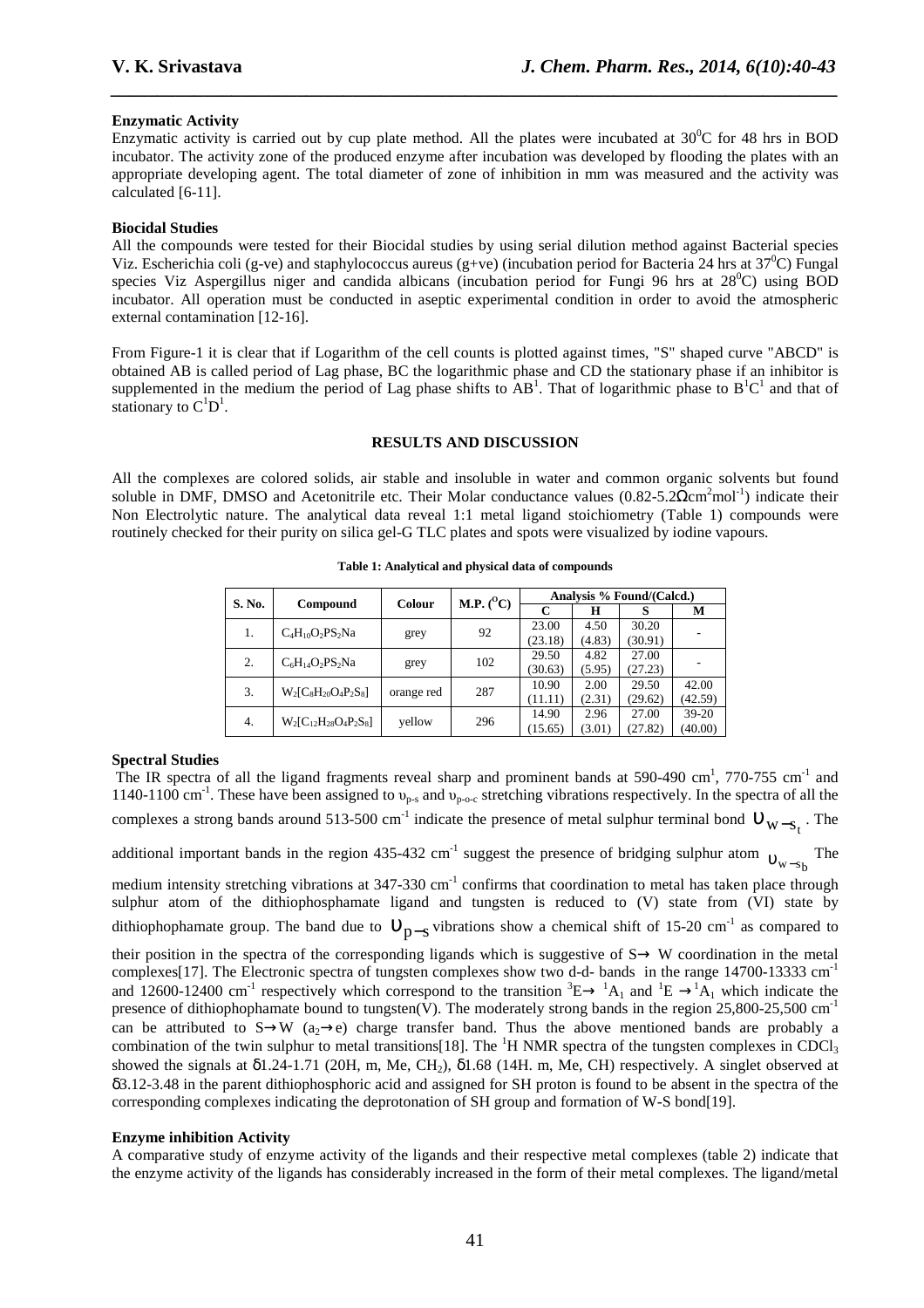complexes play an competitive role with the substrate required for their production and thus the free availability of the substrate is reduced inhibting their growth Ligands and their metal complexes on diffusion inside the cell affect their mitochondrial action causing a death to them. A combined activity effect of the metal and ligand in the metal complex causing a retardation in their growth .

*\_\_\_\_\_\_\_\_\_\_\_\_\_\_\_\_\_\_\_\_\_\_\_\_\_\_\_\_\_\_\_\_\_\_\_\_\_\_\_\_\_\_\_\_\_\_\_\_\_\_\_\_\_\_\_\_\_\_\_\_\_\_\_\_\_\_\_\_\_\_\_\_\_\_\_\_\_\_*

| S.N. | Compound                     | <b>Enzyme</b>    |                 |         |  |  |
|------|------------------------------|------------------|-----------------|---------|--|--|
|      |                              | <b>Cellulase</b> | <b>Protease</b> | Amylase |  |  |
|      | $C_4H_{10}O_2PS_2Na$         | 4.0              | 5.0             | 8.0     |  |  |
|      | $C_6H_{14}O_2PS_2Na$         | 3.0              | 4.0             | 7.0     |  |  |
|      | $W_2[C_8H_{20}O_4P_2S_8]$    |                  | 3.0             | 4.0     |  |  |
|      | $W_2[C_{12}H_{28}O_4P_2S_8]$ |                  | 2.0             | 3.0     |  |  |

**Table 2: Enzyme activity (in mm) of synthesized ligands and their metal complexes at 30<sup>0</sup>C After 48 hrs** 

#### **Biocidal Studies**

The Biocidal studies (Table 3) show that compound No. 1 is used as starting material for the synthesis of Tungsten complexes is biologically inactive against Both the Fungal and Bacterial species This is probably either due to lipid insoluble nature (water soluble character) or their instability in solution. The compounds (Nos. 2a, 3a) are more active as compared to the ligands (Nos 2,3) and the activity of the ligands has enhanced several folds on complexation because Tungsten complexes are fairly stable, water insoluble and so strong that it does not dissociate inside the cells in cellular fluid to release again free bioactive ligand, the metal and it can easily pass through the cytoplasmic membrane and become lipid soluble inside the cell causing bacteriostatic and fungitoxic effects [20-22].

**Table 3 : Minimum Inhibitory Concentration (MIC) Values In Molar Concentrations (X10-4) Of The Ligands And Complexes** 

| S. No. | Compound                     | No. | <b>Bacteria</b> |           | Fungi    |             |
|--------|------------------------------|-----|-----------------|-----------|----------|-------------|
|        |                              |     | E.coli          | S. aureus | A. niger | C. albicans |
| ı.     | $(NH_4)$ , $WS_4$            |     | 2.8735          | 2.1551    | 1.4367   | 1.4280      |
| 2.     | $C_4H_{10}O_2PS_2Na$         |     | 0.1509          | 0.3019    | 0.1509   | 0.1509      |
| 3.     | $C_6H_{14}O_2PS_2Na$         | 3   | 0.2659          | 0.2659    | 0.5319   | 0.2659      |
| 4.     | $W_2[C_8H_{20}O_4P_2S_8]$    | 2a  | 0.0045          | 0.0045    | 0.0090   | 0.0090      |
| 5.     | $W_2[C_{12}H_{28}O_4P_2S_8]$ | 3a  | 0.0169          | 0.0084    | 0.0169   | 0.0169      |



**Fig.1 Growth curve of Microorganism** 

#### **CONCLUSION**

In this paper we investigate, synthesis, characterization of tungsten complexes with dithiophosphamate ligands. Enzyme inhibition activity and Biocidal studies of the synthesized compounds were examined and both studies revealed that the complexes are potentially much more active as compared to ligand fragments. Our findings may give a new application and open a new way in the design of more effective and useful Tungsten complexes for synthetic as well as medicinal chemists.